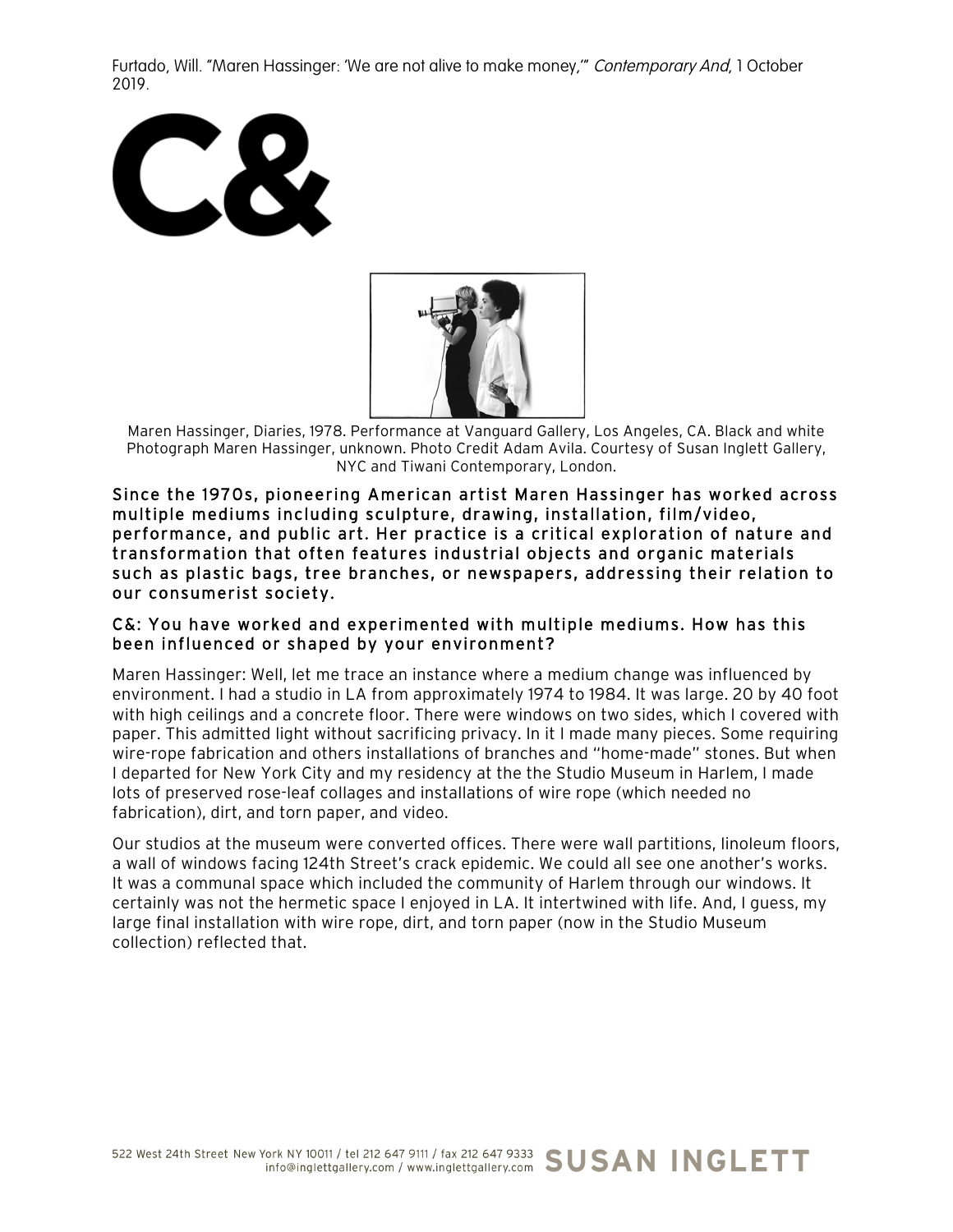Furtado, Will. "Maren Hassinger: 'We are not alive to make money,'" Contemporary And, 1 October 2019.



Maren Hassinger, Sit Upons, 2010. New York Times newspapers.15 1/2 x 15 1/2 x 1/2 in. each (300 pieces, 30 pieces per unit, 10 units total) Photo: Joshua White, Los Angeles, CA.Courtesy of Susan Inglett Gallery, NYC and Tiwani Contemporary, London

### C&: How has your relationship with decaying materials like newspaper evolved as your career has progressed within an increasingly commercial and digital world?

Maren Hassinger: I don't think of newspaper as a decaying material. The Sit-Upons that I made exclusively from The New York Timeshave lasted a decade in the same condition as they were first made – no yellowing or browning, no fraying or disintegration. The world is increasingly commercial and digital for some, but it is also a world that includes less affluence and education. The reason I use The New York Times is because it's the paper of record for the United States. It contains all of our stories, lives, tragedies, and joys! Using the newspapers brought me to a more compassionate conception of our world and I am forever grateful to those who toil to bring us these truths. I know it is our task to live together in equality to heal our world.

## C&: In 1983, with Senga Nengudi, you performed a piece titled The Spooks Who Sat By The Door as protest [at the Long Beach Museum including only one Black artist in the exhibition At Home]. How do you compare your situation at the time and the conditions of young Black artists today?

Maren Hassinger: I believe I was in the show I protested! My protest was supporting Senga Nengudi and the other artists who were not found and included. It was a situation, like many in the art world, where power corrupts and can bend the truth of a situation.

Obviously, young Black artists today have opportunities we never had. For one, there's all kinds of digital media forums to support their practice. The numbers of artists of color has increased in schools and professional careers to an extent which is not comparable to my beginnings. There were far fewer Black artists who aspired to serious careers in the visual arts.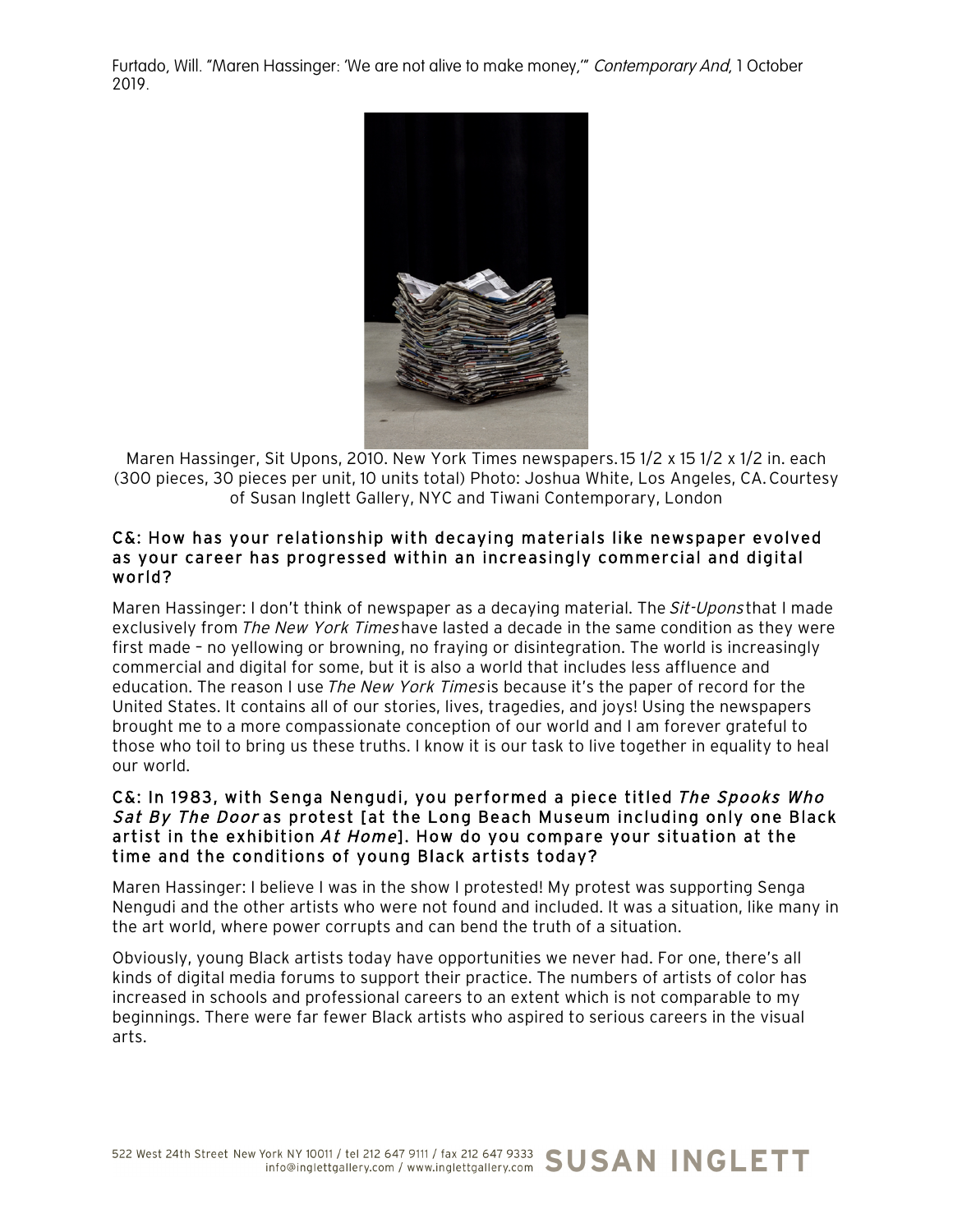Furtado, Will. "Maren Hassinger: 'We are not alive to make money,'" Contemporary And, 1 October 2019.



Maren Hassinger, Installation ViewWalking, 2018. Williams College Museum of Art, Williams College, Williamstown, MA. Courtesy of Susan Inglett Gallery, NYC and Tiwani Contemporary, London.

This particular protest that you speak of was also aimed at the white feminists who curated the show. Our feeling was that "our sisters" were overlooking us, excluding us.

All that has changed now - witness WACK!: Art and the Feminist Revolution, curated by Connie Butler in 2007. Sadly, I wasn't included in that show, but many deserving women of color were.

# C&: As a teacher, how do you conciliate being influenced by the pedagogy of Paulo Freire with the fact that students in the US today are more pressured to think commercially?

Maren Hassinger: Freire's pedagogy was frequently read and discussed in my seminars with Rinehart School of Sculpture students. Compassion and equality were central ideas in our discussion of an artist's responsibility. These are ideas that all responsible citizens must embrace. I like to think of artists as visionaries – seers even. Their ideas are based on concerns about the meaning of life.

I am truly sorry if art students are pressured to think of themselves as salespeople making commercially viable products. This is a totally uncreative attitude, inappropriate to any kind of education. We are not alive to make money.

I taught Paulo Freire as opposed to business management to give my students a reason to continue and to understand their social relation to the world. We have to be intelligent and aware of the world, and our work should reflect that. Everything might be business, but your practice should not have to be.



Maren Hassinger, Pink Trash, an installation and performance in three New York City Parks on the defiling of nature, 1982.Photo: Horace Brockington.Courtesy of Susan Inglett Gallery, NYC and Tiwani Contemporary, London

# C&: The works in your upcoming London exhibition address various sociopolitical issues of the past decades. How do you take into consideration time and place when making art in a changing world?